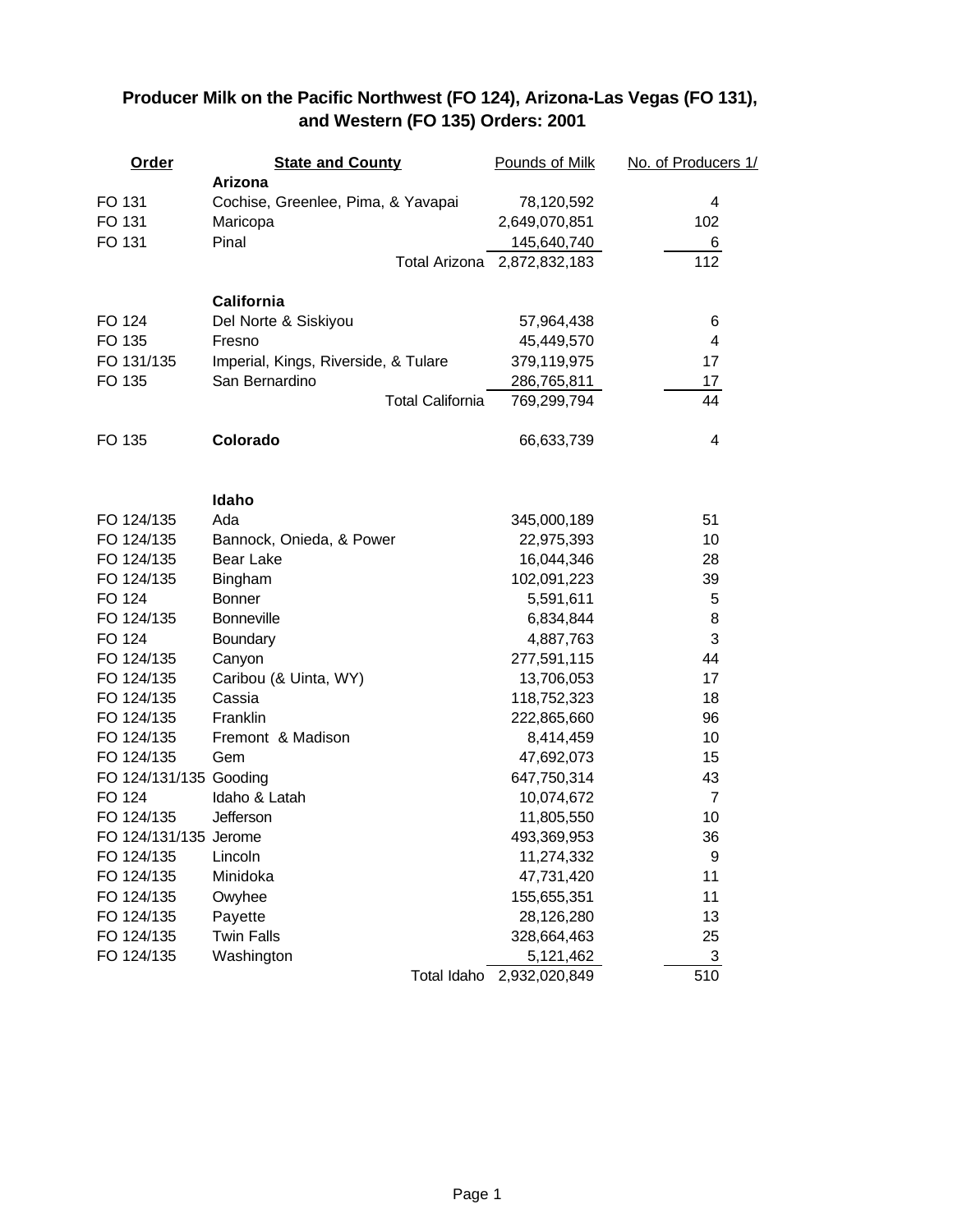## **Producer Milk on the Pacific Northwest (FO 124), Arizona-Las Vegas (FO 131), and Western (FO 135) Orders: 2001**

| Order      | <b>State and County</b>           | Pounds of Milk | No. of Producers 1/ |
|------------|-----------------------------------|----------------|---------------------|
|            | Oregon                            |                |                     |
| FO 135     | Baker                             | 4,491,409      | 4                   |
| FO 124     | Benton & Lincoln                  | 51,134,798     | $\overline{7}$      |
| FO 124     | Clackamas, Multnomah, & Umatilla  | 34,260,395     | 15                  |
| FO 124     | Clatsop & Columbia                | 15,605,118     | $\,6$               |
| FO 124     | Coos & Curry                      | 17,384,364     | 11                  |
| FO 124     | Crook, Deschutes, & Morrow        | 87,716,646     | 9                   |
| FO 124     | Jackson                           | 4,083,193      | 3                   |
| FO 124     | Josephine                         | 40,948,157     | $\overline{7}$      |
| FO 124     | Klamath                           | 96,847,718     | 10                  |
| FO 124     | Lane                              | 55,571,525     | $\,6$               |
| FO 124     | Linn                              | 77,707,743     | 13                  |
| FO 124/135 | Malheur                           | 30,574,854     | 22                  |
| FO 124     | Marion                            | 342,634,060    | 35                  |
| FO 124     | Polk                              | 94,004,166     | 4                   |
| FO 124     | Tillamook                         | 486,604,201    | 142                 |
| FO 124     | Washington                        | 81,527,897     | 22                  |
| FO 124     | Yamhill                           | 98,144,288     | 11                  |
|            | <b>Total Oregon</b>               | 1,619,240,532  | 327                 |
|            | Utah                              |                |                     |
| FO 124/135 | Beaver                            | 57,264,265     | 29                  |
|            | FO 124/131/135 Box Elder & Tooele | 208,337,556    | 63                  |
| FO 124/135 | Cache                             | 312,787,801    | 168                 |
| FO 124/135 | Davis                             | 2,638,639      | 3                   |
| FO 124/135 | Duchesne                          | 73,307,614     | 24                  |
| FO 124/135 | Emery & Wayne                     | 24,554,665     | 6                   |
| FO 124/135 | Iron, Washington (& Clark, NV)    | 31,613,897     | 8                   |
| FO 124/135 | Juab & Millard                    | 250,354,572    | 24                  |
| FO 124/135 | Morgan                            | 12,994,374     | $\overline{7}$      |
| FO 124/135 | Piute                             | 28,905,801     | 15                  |
| FO 124/135 | Salt Lake                         | 23,311,799     | 4                   |
| FO 124/135 | Sanpete                           | 126,982,328    | 16                  |
| FO 124/135 | Sevier                            | 57,306,136     | 14                  |
| FO 124/135 | Summit                            | 17,042,439     | 11                  |
| FO 135     | Uintah                            | 7,787,775      | 4                   |
| FO 124/135 | Utah                              | 72,044,004     | 27                  |
| FO 124/135 | Wasatch                           | 13,508,318     | 7                   |
| FO 124/135 | Weber                             | 125,820,367    | 43                  |
|            | <b>Total Utah</b>                 | 1,446,562,350  | 472                 |
|            |                                   |                |                     |